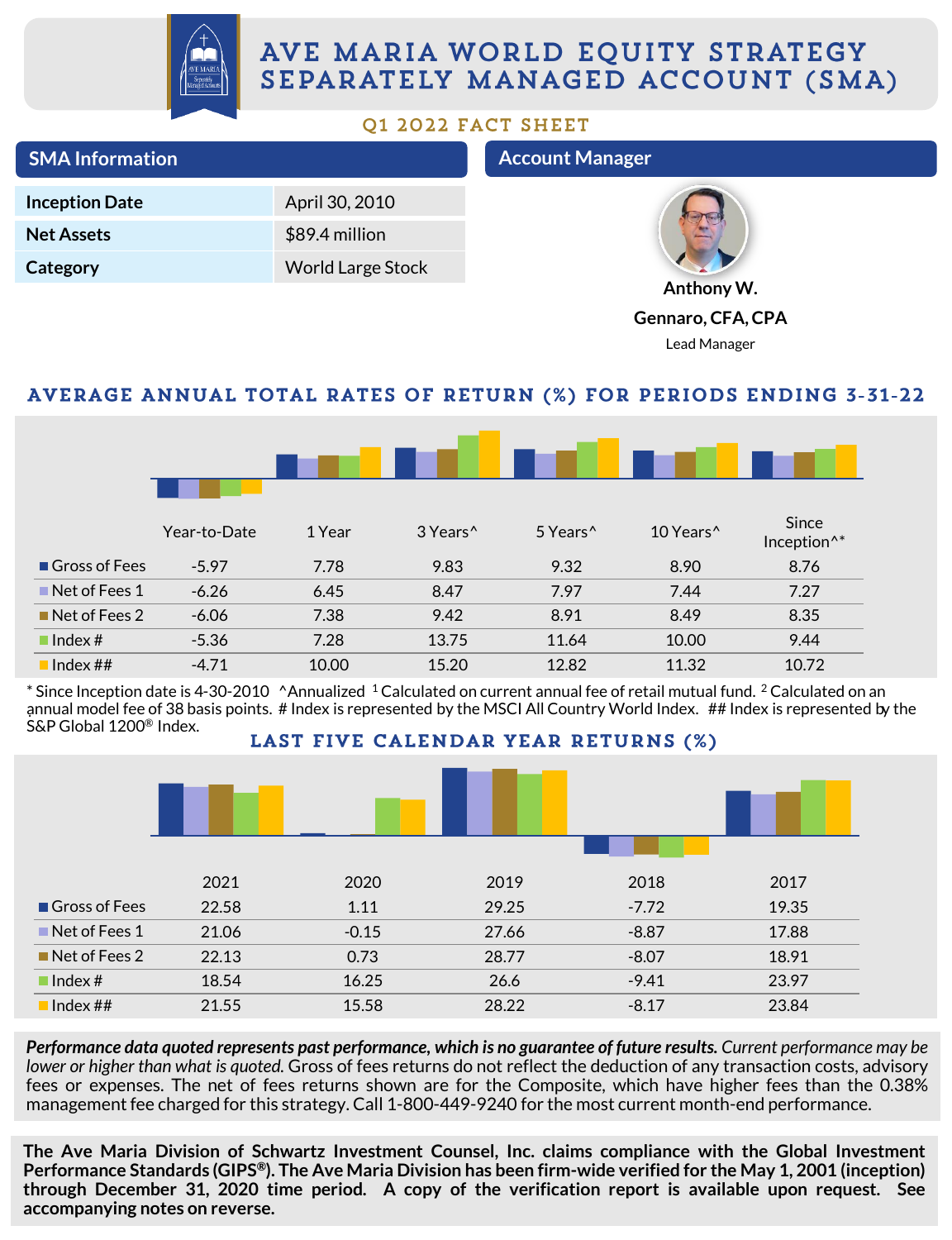## AVE MARIA WORLD EQUITY STRATEGY SEPARATELY MANAGED ACCOUNT (SMA) Q1 2022 FACT SHEET

*Ave Maria World Equity Strategy invests at least 80% of its net assets in common stocks of U.S. and non-U.S. companies. The managers will invest at least 60% of the net assets in common stocks issued by non-U.S. companies.† The goal is long-term capital appreciation.* 

| Top 10 Holdings*                            | 38.3% of Net Assets | <b>Moral Screens</b>                                     |
|---------------------------------------------|---------------------|----------------------------------------------------------|
| <sup>1.</sup> Microsoft Corporation         | 5.4%                | Our moral screens eliminate companies engaged in:        |
| <sup>2.</sup> Pioneer Natural Resources Co. | 4.9%                |                                                          |
| 3. Iqvia Holdings, Inc.                     | 4.1%                | <b>ABORTION</b>                                          |
| 4. Mastercard Incorporated                  | 4.0%                |                                                          |
| <sup>5.</sup> Accenture PLC                 | 4.0%                | <b>PORNOGRAPHY</b>                                       |
| <sup>6.</sup> Chubb Corporation             | 3.7%                |                                                          |
| 7. Coca-Cola Europacific Partners           | 3.2%                | <b>EMBRYONIC</b><br><b>STEM CELL RESEARCH</b>            |
| 8. S&P Global, Inc.                         | 3.1%                |                                                          |
| 9. AXASA                                    | 3.0%                | POLICIES UNDERMINING THE<br><b>SACRAMENT OF MARRIAGE</b> |
| 10. Lowe's Companies, Inc.                  | 2.9%                |                                                          |

## **Portfolio Statistics\***

| <b>Number of Holdings</b>     | 46             |
|-------------------------------|----------------|
| <b>Average Market Cap</b>     | \$66.8 billion |
| <b>Price/Earnings Ratio</b>   | 18.3x          |
| <b>Annual Turnover (2021)</b> | 16%            |

## **Investment Philosophy Sell Discipline**

The Strategy will limit its investments in securities of issuers located in any one country (other than the United States) to less than 25% of total assets. The Strategy may invest without limitation in equity securities of issuers located in emerging markets.

### **Buy Discipline**

The Adviser favors companies with:

- Sound financials, attractive price, temporarily out of favor
- **Competitive Advantage: qualities believed to give** leverage over competitors or customers [e.g. market positioning, proprietary products/services, dominant market position, or specialty niche]
- Shareholder-friendly management demonstrating a track record of effective capital allocation

Stocks are sold when:

- Price exceeds our estimate of intrinsic value
- Company fails to achieve expected financial results
- **Economic factors or competitive developments** adversely impair the company's value
- **Company becomes a violator of any moral screen** established by the Catholic Advisory Board

†A company is deemed to be a "non-U.S. company" if it is headquartered outside the U.S. or has at least 50% of its revenues or operations outside of the U.S. during its most recent fiscal year, atthe time of purchase. \* Supplemental portfolio information. Holdings subject to change at any time

The investment performance assumes reinvestment of dividends and capital gains distributions. The MSCI All Country World Index is a broad global equity index that is designed to track broad global equity-market performance. Maintained by Morgan Stanley Capital International (MSCI), the index is<br>comprised of the stocks of about 3,000 companies from 23 developed coun accepted leaders in their regions. Indexes do not incur fees and itis not possible to invest directly in an index.

Past performance is not a guarantee of future results. Performance can be affected by market and investment style risk. The account's investments<br>in small- and mid-capitalization companies could experience greater volatili **potential clients as a distinct business entity.**

**Prospective investors should consider the account's investment objectives and risks carefully before investing.**

## **AVEMARIASMA.COM**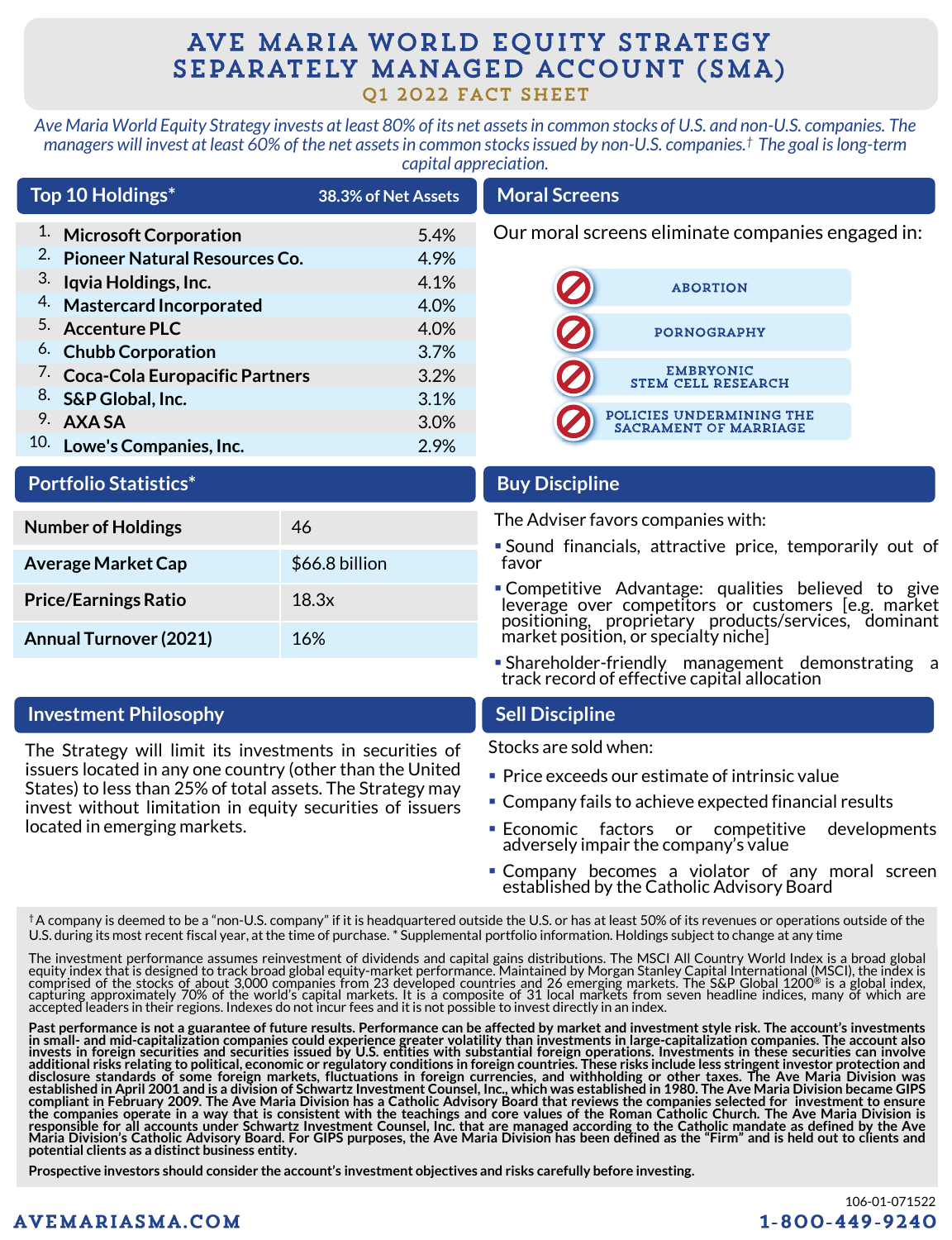

# AVE MARIA WORLD **EQUITY COMPOSITE**

01 2022 RATES OF RETURN

## CALENDAR YEAR RATES OF RETURN

### **Ave Maria Composite Performance**

| Year  | Gross of<br><b>Fees</b> | Net of Fees <sup>+</sup> | Net of Fees $2$ | <b>MSCI AII</b><br><b>Country World</b><br><b>Index</b> | <b>S&amp;P Global</b><br>$1200^{\circ}$ Index | 3-Year<br><b>Standard</b><br><b>Deviation</b><br><b>Composite</b> | 3-Year<br><b>Standard</b><br><b>Deviation</b><br><b>MSCI All</b><br> Country World <br><b>Index</b> | Number of<br><b>Portfolios</b> | <b>Total</b><br><b>Composite</b><br><b>Assets</b><br>(USD)<br>million) | <b>Total Firm</b><br><b>Assets</b><br>(USD million) |
|-------|-------------------------|--------------------------|-----------------|---------------------------------------------------------|-----------------------------------------------|-------------------------------------------------------------------|-----------------------------------------------------------------------------------------------------|--------------------------------|------------------------------------------------------------------------|-----------------------------------------------------|
| 2010* | 13.54%                  | 12.40%                   | 13.26%          | 9.07%                                                   | 6.70%                                         | na                                                                | na                                                                                                  | $<$ 5                          | 12.0                                                                   | 573.8                                               |
| 2011  | $-8.25%$                | $-9.60%$                 | -8.60%          | -7.35%                                                  | $-5.08%$                                      | na                                                                | na                                                                                                  | < 5                            | 20.3                                                                   | 712.5                                               |
| 2012  | 15.55%                  | 13.83%                   | 15.11%          | 16.13%                                                  | 16.82%                                        | na                                                                | na                                                                                                  | < 5                            | 24.2                                                                   | 867.5                                               |
| 2013  | 25.31%                  | 23.45%                   | 24.85%          | 22.80%                                                  | 25.84%                                        | 14.84%                                                            | 14.14%                                                                                              | $<$ 5                          | 39.9                                                                   | 1483.4                                              |
| 2014  | 2.03%                   | 0.51%                    | 1.64%           | 4.16%                                                   | 5.40%                                         | 11.13%                                                            | 10.65%                                                                                              | < 5                            | 42.7                                                                   | 1672.4                                              |
| 2015  | $-3.33%$                | -4.78%                   | $-3.70%$        | -2.36%                                                  | $-0.86%$                                      | 11.45%                                                            | 10.94%                                                                                              | $<$ 5                          | 41.2                                                                   | 1752.9                                              |
| 2016  | 10.16%                  | 8.71%                    | 9.75%           | 7.86%                                                   | 8.89%                                         | 11.46%                                                            | 11.21%                                                                                              | < 5                            | 46.0                                                                   | 1919.1                                              |
| 2017  | 19.35%                  | 17.88%                   | 18.91%          | 23.97%                                                  | 23.84%                                        | 10.56%                                                            | 10.51%                                                                                              | $<$ 5                          | 62.2                                                                   | 2322.6                                              |
| 2018  | -7.72%                  | $-8.87%$                 | -8.07%          | -9.41%                                                  | $-8.17%$                                      | 11.05%                                                            | 10.62%                                                                                              | < 5                            | 57.0                                                                   | 2185.4                                              |
| 2019  | 29.25%                  | 27.66%                   | 28.77%          | 26.60%                                                  | 28.22%                                        | 11.95%                                                            | 11.38%                                                                                              | < 5                            | 73.9                                                                   | 2799.0                                              |
| 2020  | 1.11%                   | $-0.15%$                 | 0.73%           | 16.25%                                                  | 15.58%                                        | 20.82%                                                            | 18.38%                                                                                              | < 5                            | 69.2                                                                   | 2792.2                                              |
| 2021  | 22.58%                  | 21.06%                   | 22.13%          | 18.54%                                                  | 21.55%                                        | 20.09%                                                            | 17.08%                                                                                              | < 5                            | 92.9                                                                   | 3238.6                                              |

## AVERAGE ANNUAL TOTAL RATES OF RETURN (%) FOR PERIODS ENDING 3-31-22

|                      | Year-to-Date | 1 Year | 3 Years <sup>^</sup> | 5 Years <sup>^</sup> | 10 Years <sup>^</sup> | Since<br>Inception <sup>^*</sup> |
|----------------------|--------------|--------|----------------------|----------------------|-----------------------|----------------------------------|
| <b>Gross of Fees</b> | $-5.97$      | 7.78   | 9.83                 | 9.32                 | 8.90                  | 8.76                             |
| Net of Fees 1        | $-6.26$      | 6.45   | 8.47                 | 7.97                 | 7.44                  | 7.27                             |
| Net of Fees 2        | $-6.06$      | 7.38   | 9.42                 | 8.91                 | 8.49                  | 8.35                             |
| Index#               | $-5.36$      | 7.28   | 13.75                | 11.64                | 10.00                 | 9.44                             |
| Index ##             | $-4.71$      | 10.00  | 15.20                | 12.82                | 11.32                 | 10.72                            |

 $*$  Since Inception date is 4-30-2010  $\triangle$ Annualized  $^1$  Calculated on current annual fee of retail mutual fund.  $^2$  Calculated on an annual model fee of 38 basis points.

# Index is represented by the MSCI All Country World Index. ## Index is represented by the S&P Global 1200® Index.

Performance data quoted represents past performance, which is no guarantee of future results. Current performance may be lower or *higher than what is quoted.* Gross of fees returns are "pure" gross returns and do not reflect the deduction of any transaction costs, advisory fees or expenses. The net of fees returns shown are for the Composite, which have higher fees than the 0.38% management fee charged for this strategy. Call 1-800-449-9240 for the most current month-end performance.

The Ave Maria Division of Schwartz Investment Counsel, Inc. claims compliance with the Global Investment Performance Standards (GIPS®). The Ave Maria Division has been firm-wide verified for the May 1, 2001 (inception) through December 31, **2020 time period. A copy ofthe verification report is available upon request.**

Verification assesses whether (1) the firm has complied with all the composite construction requirements of the GIPS standards on a firm-wide basis and (2) the firm's policies and procedures are designed to calculate and present performance in compliance **with the GIPS standards. Verification does not ensure the accuracy of any specific composite presentation.**

**See accompanying notes on reverse.**